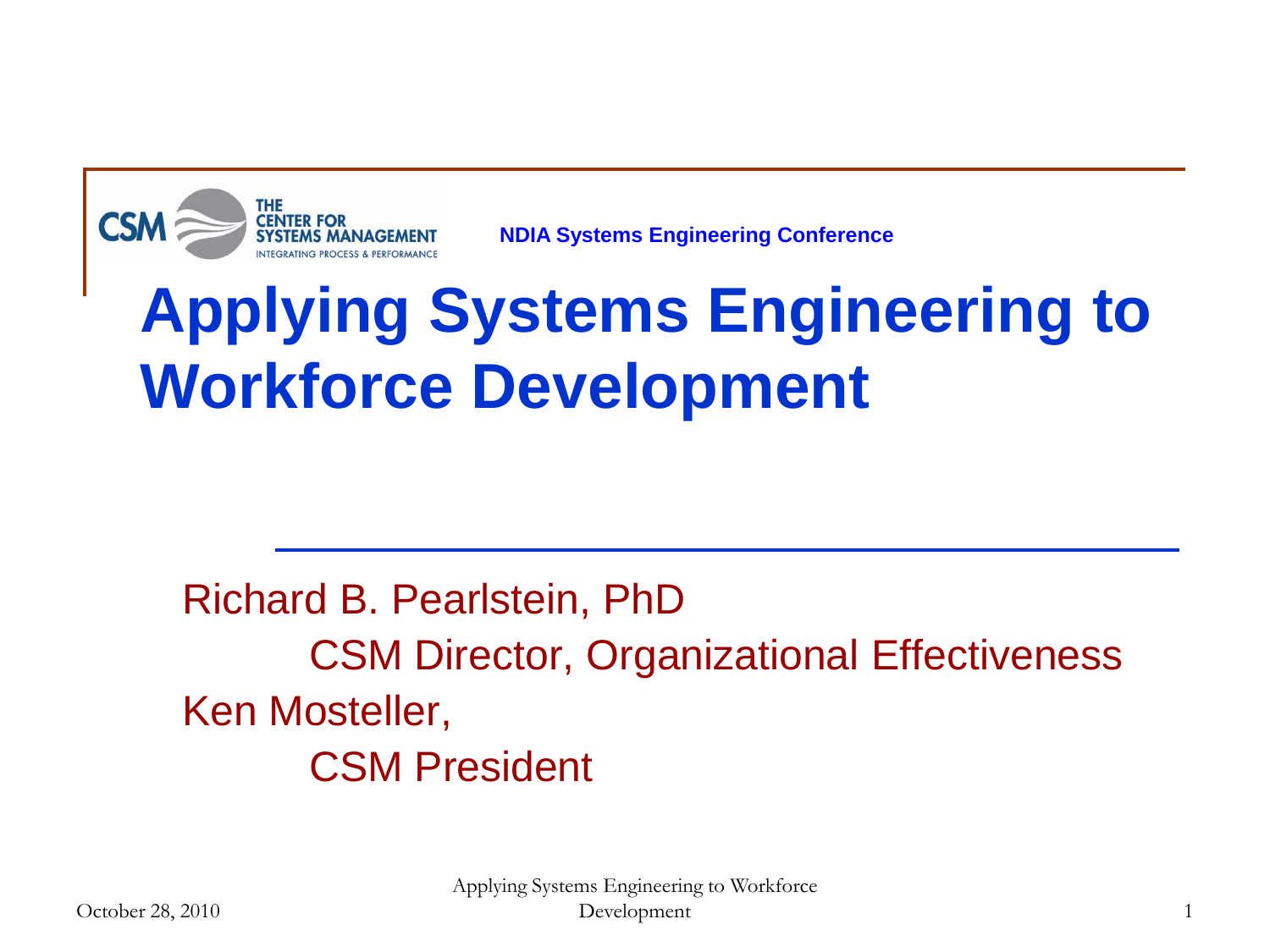

#### How do we develop systems engineering (SE) curricula?

- Typically, organizations build internal SE workforce development curricula by a consensual knowledge-sharing process
- Senior Systems Engineers identify behaviors they think are critical to their success.
- **This results in a complex schema of subject** matter-related facts, concepts, and principles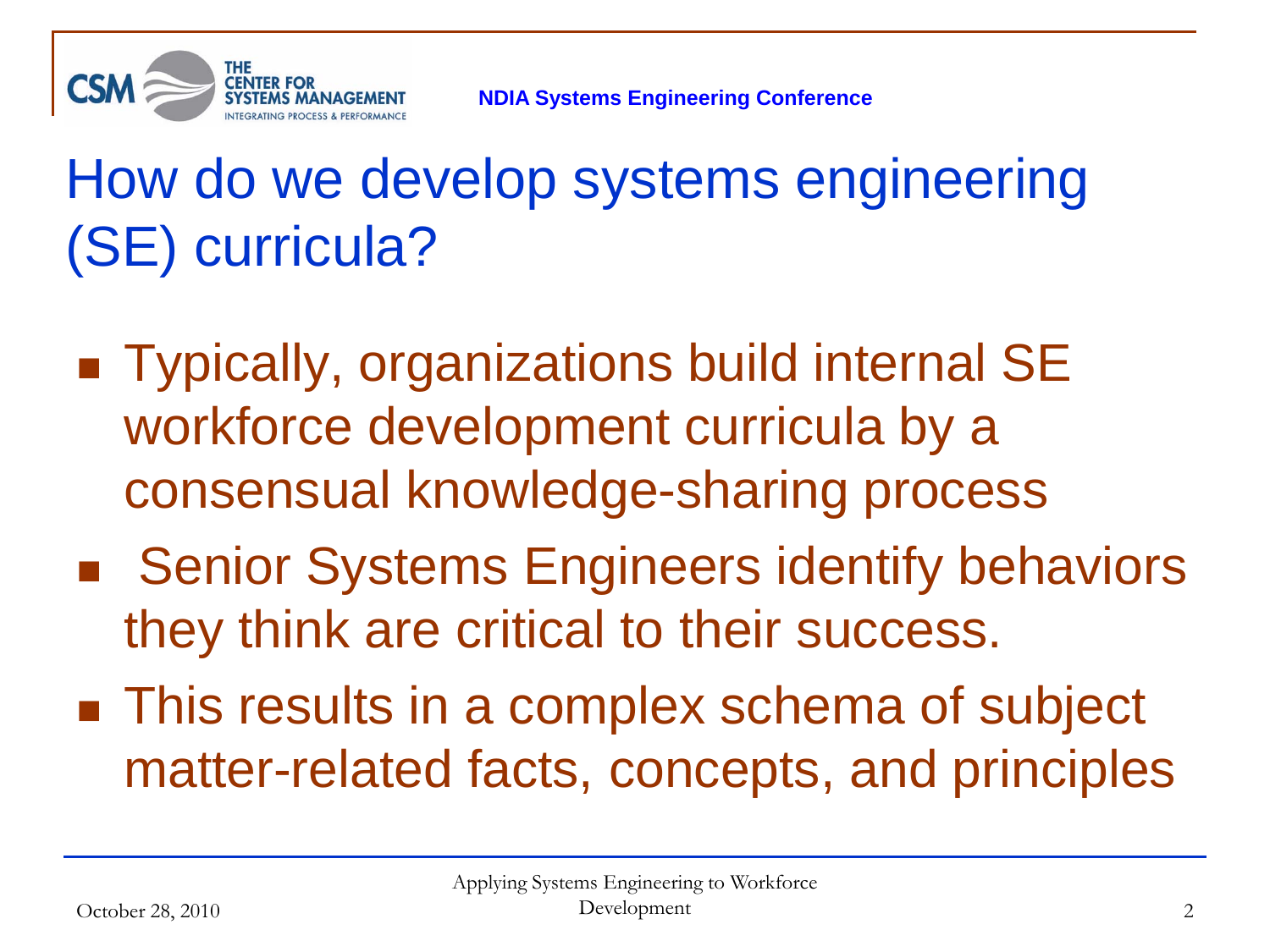

## How should we develop a curriculum?

- First, determine if we need an SE curriculum. Ask "Could new systems engineers do the targeted tasks if their lives depended on it?"
	- **If the answer is "Yes, many could in many cases," then an** SE curriculum may NOT be the primary requirement
- **If they could do the tasks, but often don't, ask "What** is blocking performance?" It may be a lack of:
	- □ Clear instructions & management direction,
	- **Environmental support & tools for desired behaviors,**
	- **□** Appropriate consequences for and feedback on behaviors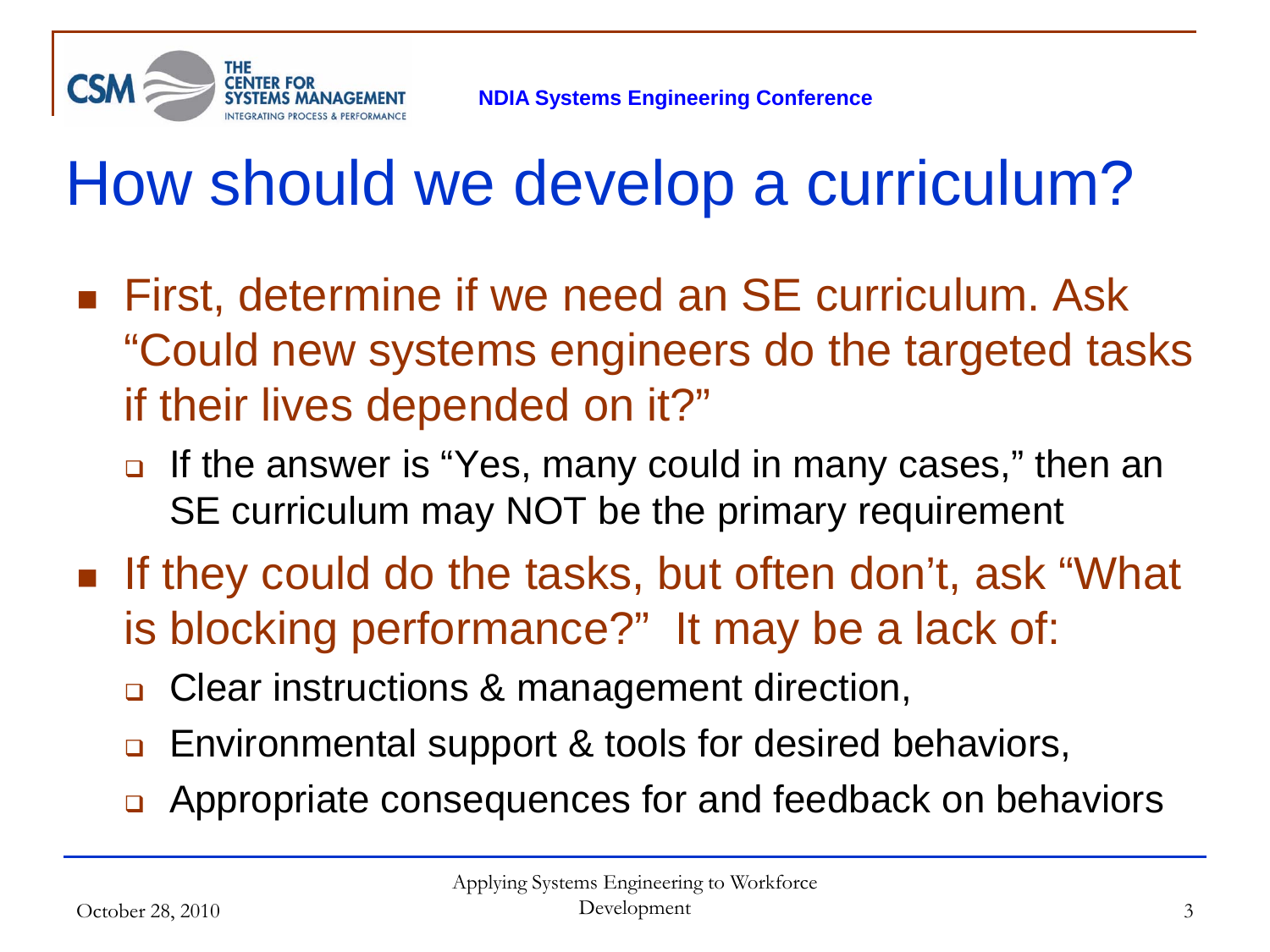

## If we need to develop an SE curriculum:

#### We should use an SE approach

- **□** Start by determining requirements for effective systems engineering in your organization
- Conduct a systematic task analysis
	- Use the Pareto Principle
	- Roughly what 20% of SE behaviors account for about 80% of onthe-job SE activities
- A curriculum should address these 20% AND any additional mission-critical behaviors **Project Activities**



**80% of all activities** ■ <sup>9</sup>% of SE behaviors accounting for **20% of all activities**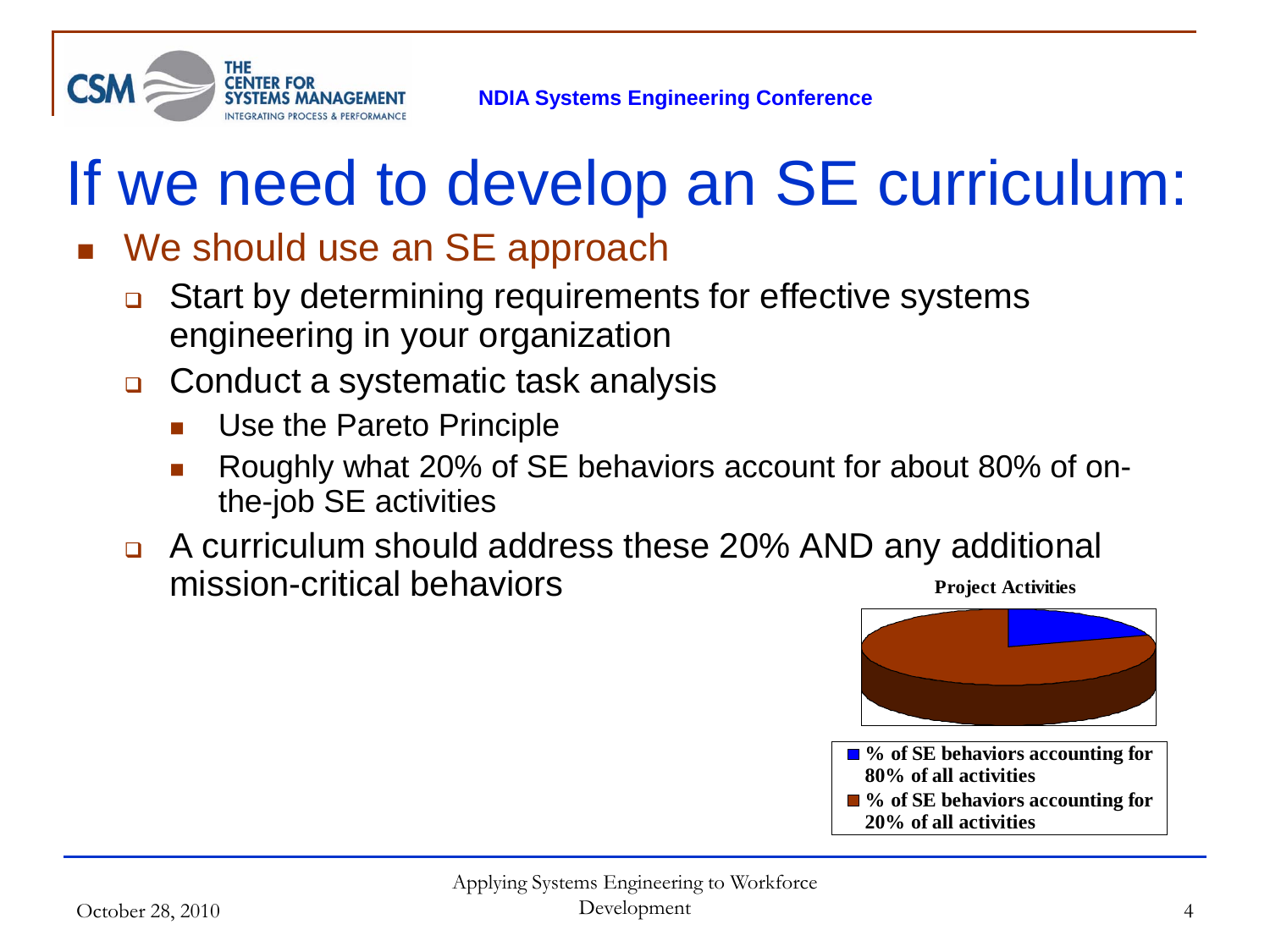

How should we focus a curriculum for new systems engineers?

- **First, of the most common activities, which can** most new systems engineers already do well?
	- □ Training need not focus on these activities
- **Then determine which activities most new** systems engineers cannot yet do well
	- □ To do this, start by determining what differentiates exemplary performance on those activities from ordinary performance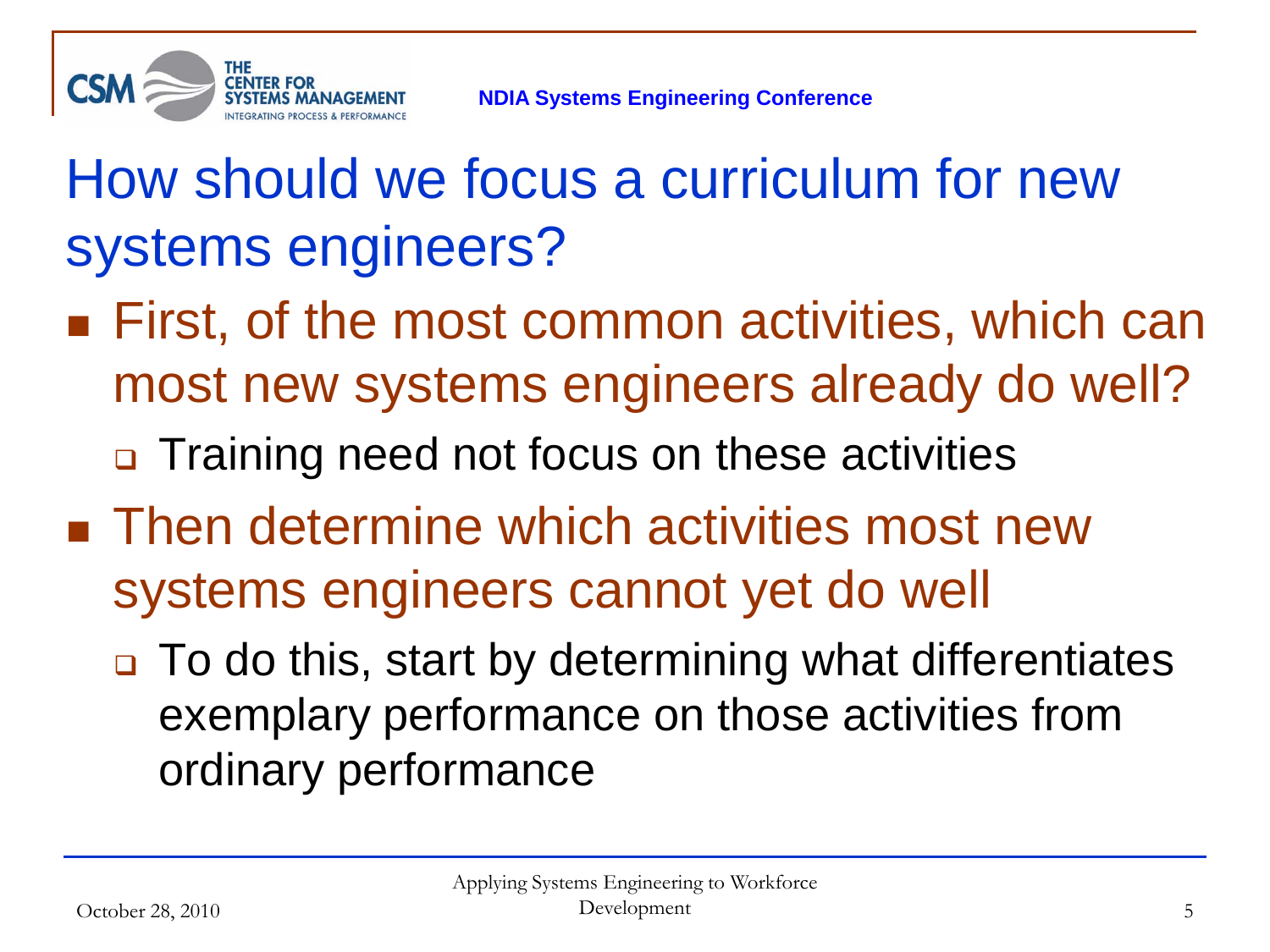

## Exemplary performance & exemplars

- **□ Exemplary performance is done by people currently** doing the job the way managers want it done
	- **Norking with exemplars is a process detailed by Thomas** Gilbert in a book is called: *Human Competence: Engineering Worthy Performance*
	- **Exemplars are usually NOT subject matter experts (SMEs)** 
		- □ In most organizations, SMEs are supervisors or specialists who are NOT currently doing the job
		- **□** Once people stop doing a job, they no longer have to struggle with how to get things to work given current situations
		- $\Box$  Exemplars are in the best position to know what really works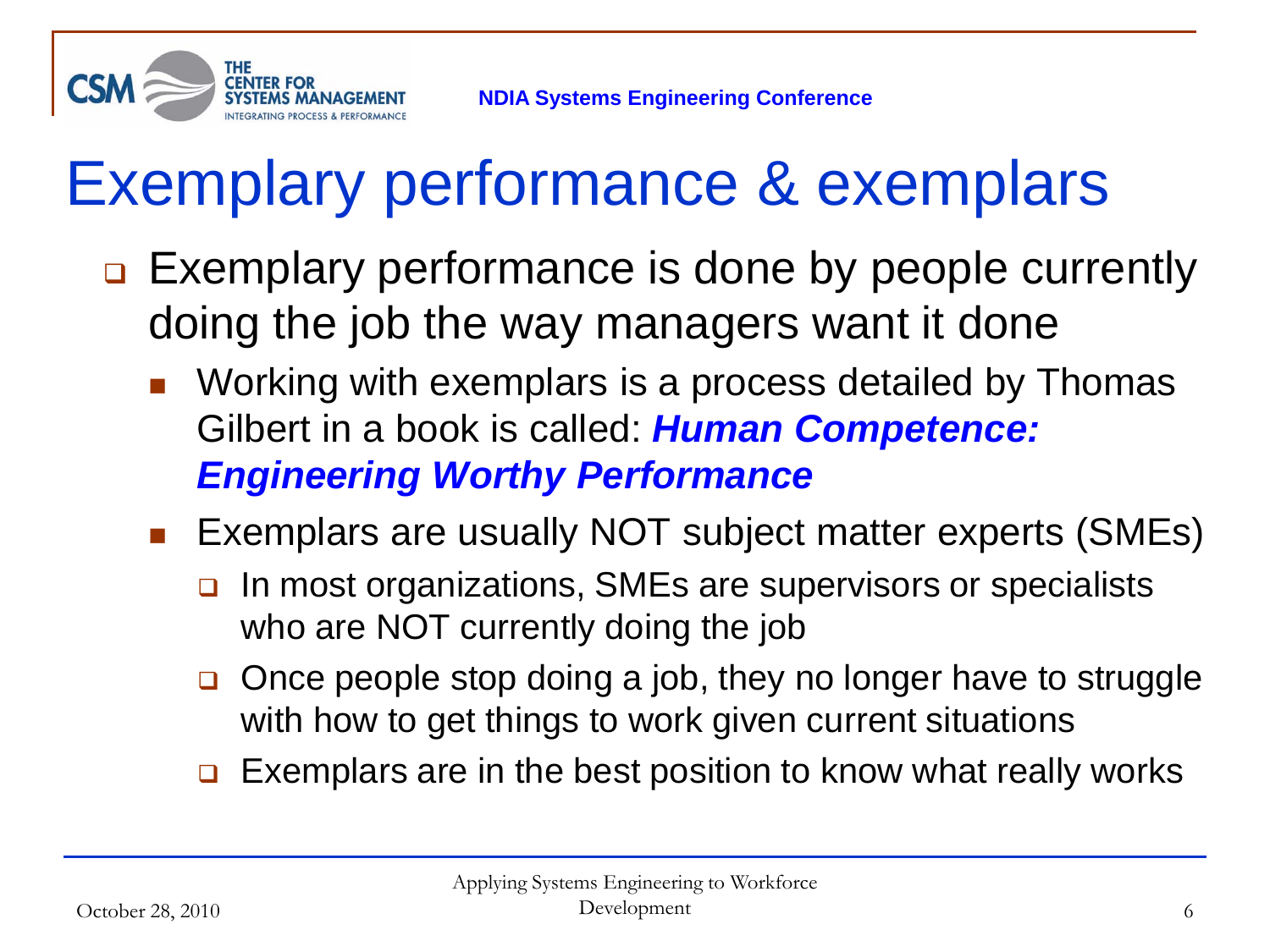

#### Develop a performance-based curriculum

- Why do we usually use a subject matter-based approach?
	- **EXT** From kindergarten on, our education focuses on subject matter
	- □ We are conditioned to think that:
		- Knowledge  $=$  performance
		- The more we know, the more we can do
- But *know-how* is different from *know-about*
	- This is NOT to say that knowledge is unnecessary
	- But it IS to say that performance is critical
- So work with exemplars and focus on:
	- What systems engineers need to DO, as opposed to what they should know
	- □ APPLICATION of concepts instead of general conceptual knowledge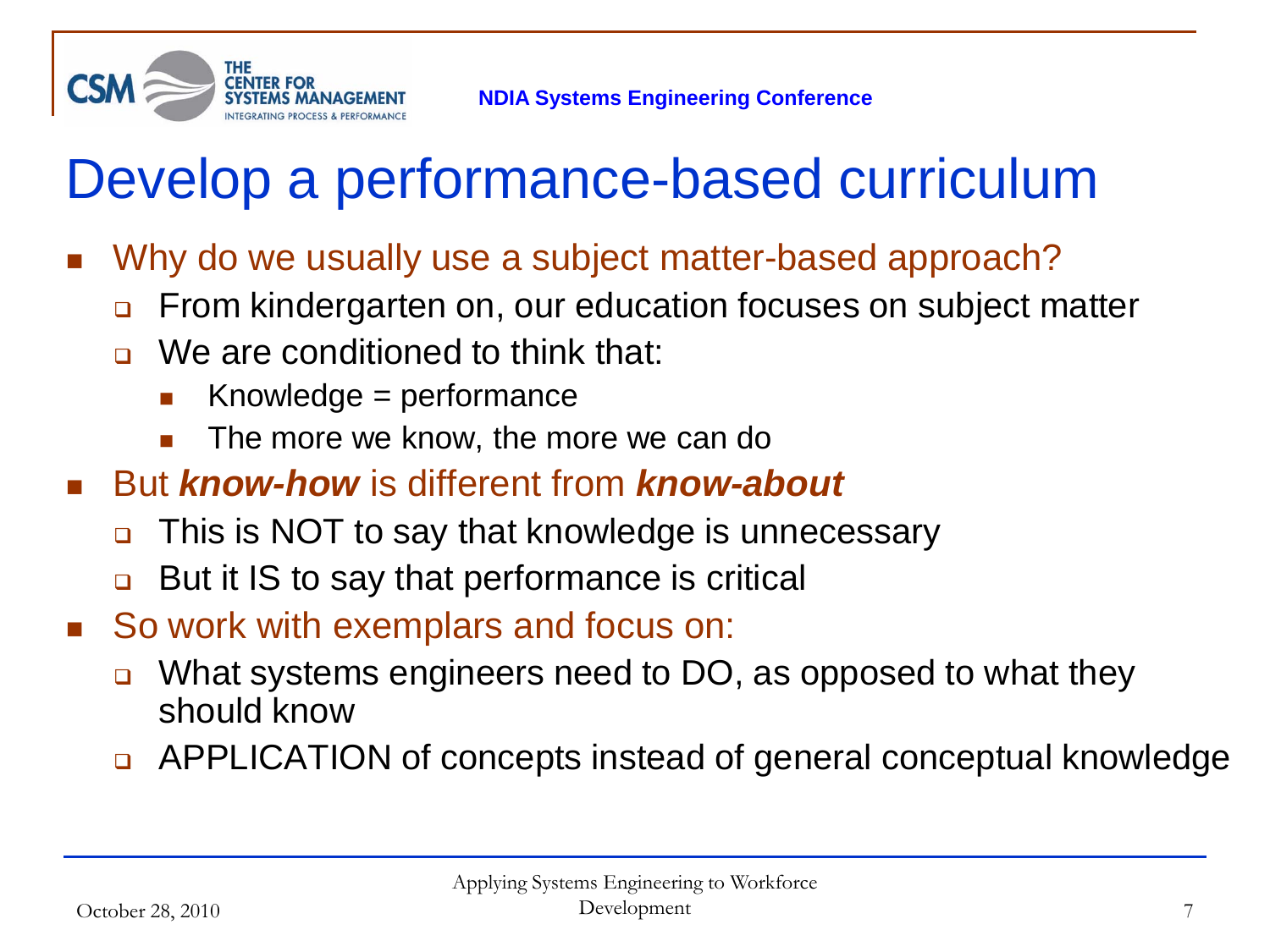

## What skills will the curriculum address?

- Varies according to an organization's needs:
	- **□** Systems engineers' skills differ across organizations
	- **□** Systems engineers' roles differ across organizations
	- **□** Organizations have different kinds of stakeholders & missions

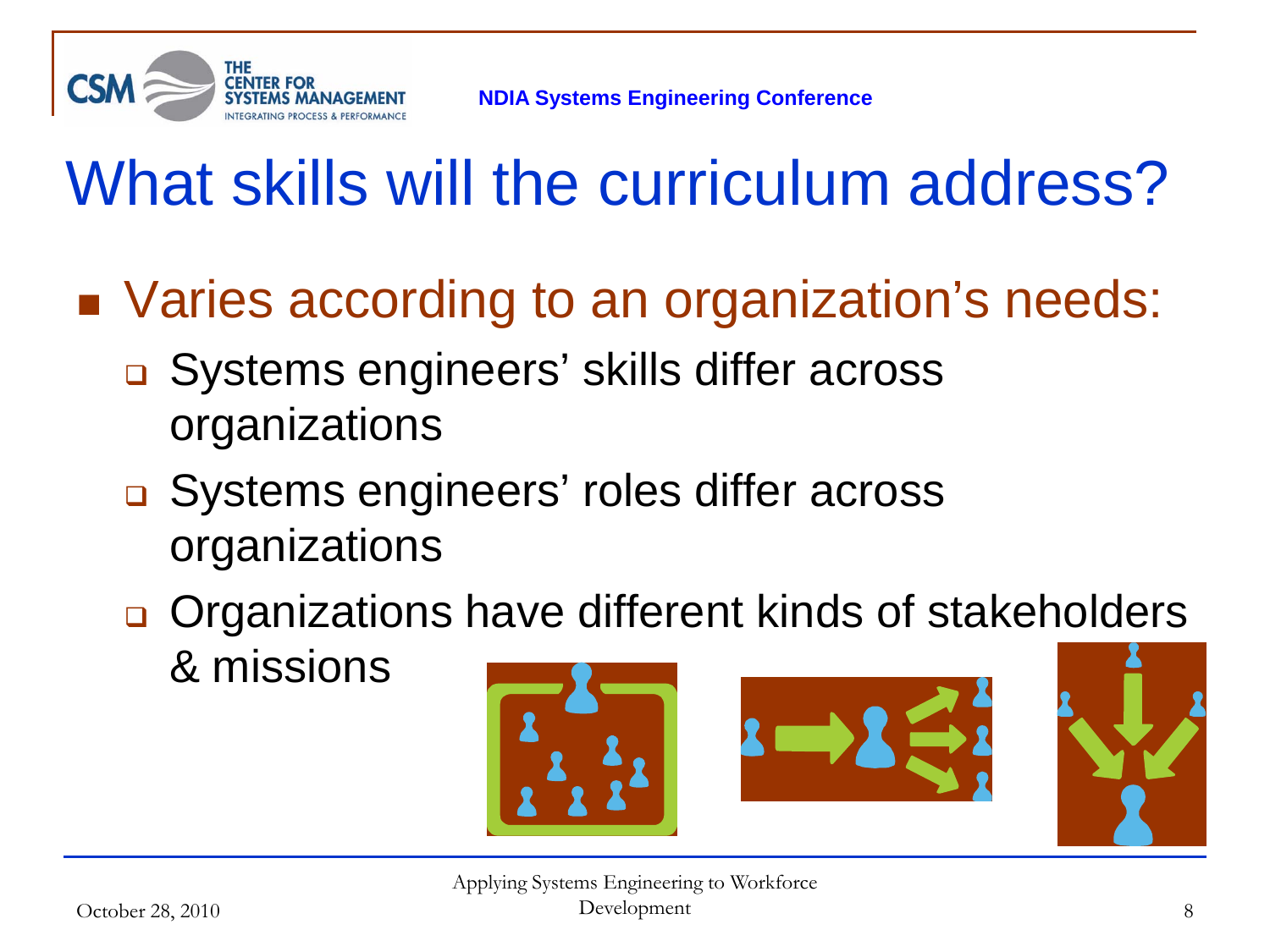

# Examples of SE skills

#### **Technical skills**



- **□** Developing a suitable systems architecture
	- In our organization, what do exemplary systems engineers do to develop effective architectures that is different from what ordinary systems engineers do?
- People-oriented skills



- **□** Achieving consensus with multiple stakeholders
	- In our organization, what do exemplary systems engineers do to establish consensus that is different from what ordinary systems engineers do?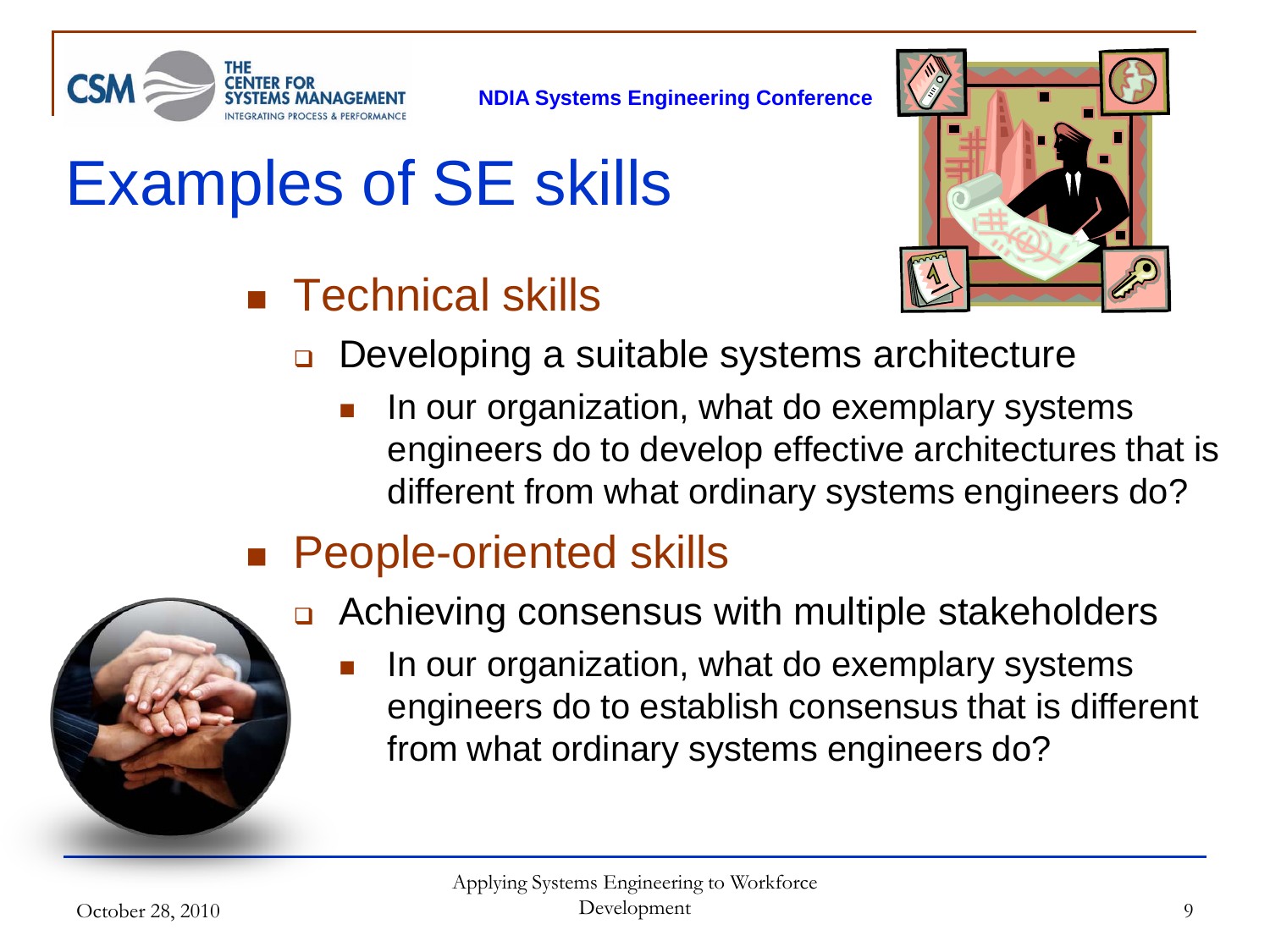

### How should we test & evaluate?

- A curriculum built in an SE way requires:
	- **D** Integration
	- **D** Verification
	- **□** Validation
- Testing should determine:
	- Are the right SE skills being taught?
	- □ Are they being taught right?
	- Are they being used on the job?
	- □ Are they improving mission success?



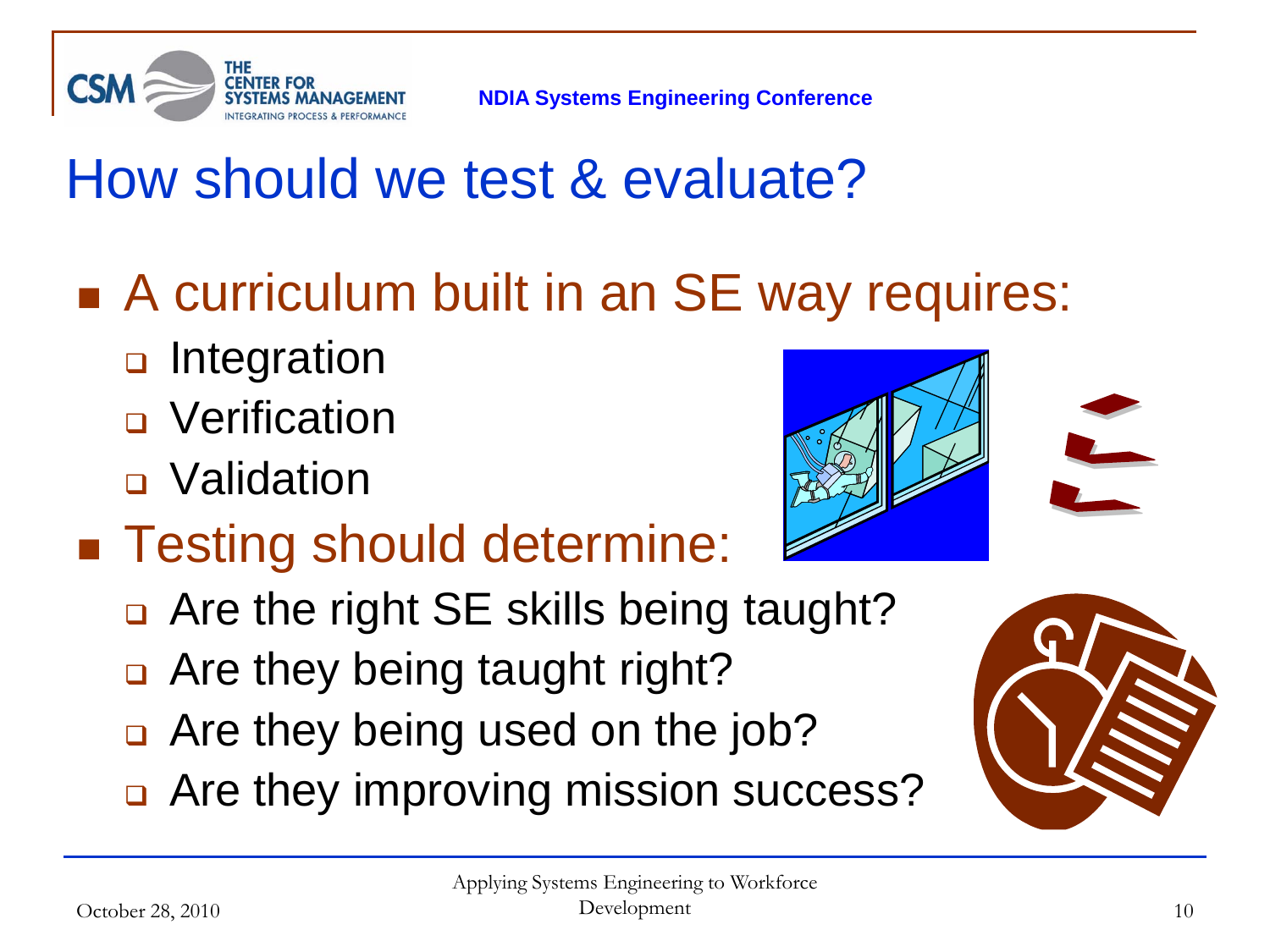

### In other words, testing & evaluation should:

- Assess the degree to which targeted SE behaviors occur
- Determine the extent to which they occur to standard and under the right conditions
- **Ensure that performance occurs during both** 
	- **□** testing, and
	- mission performance
- Assess the degree to which that performance contributes to mission performance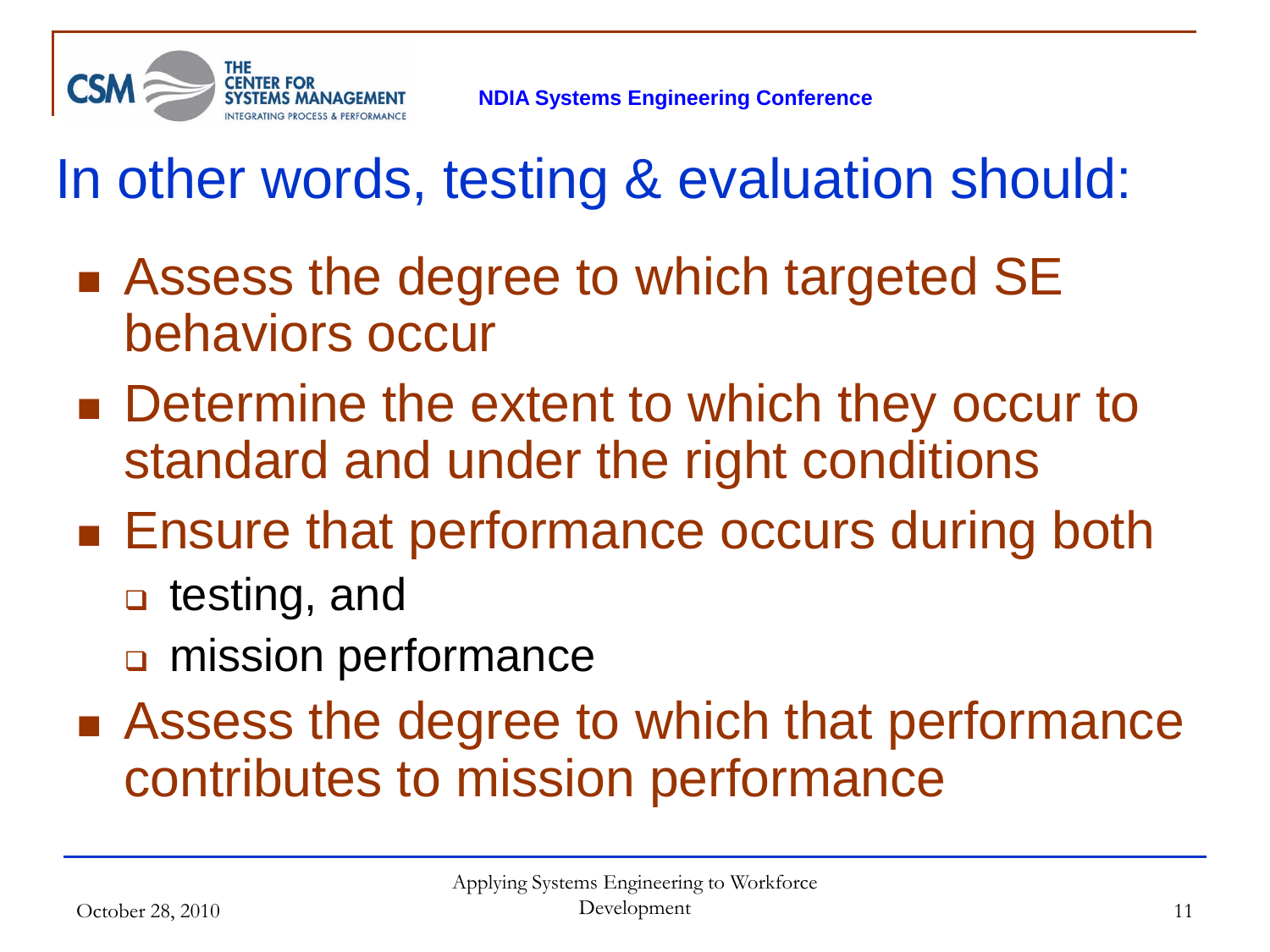

Why don't we develop SE curricula in an SE way?

- Many think costs would be prohibitive
- Many think a subject-matter based approach is appropriate: "We've always done it this way"
- Some think SE doesn't apply to workforce development issues
- Sometimes the cobbler's kids just go barefoot

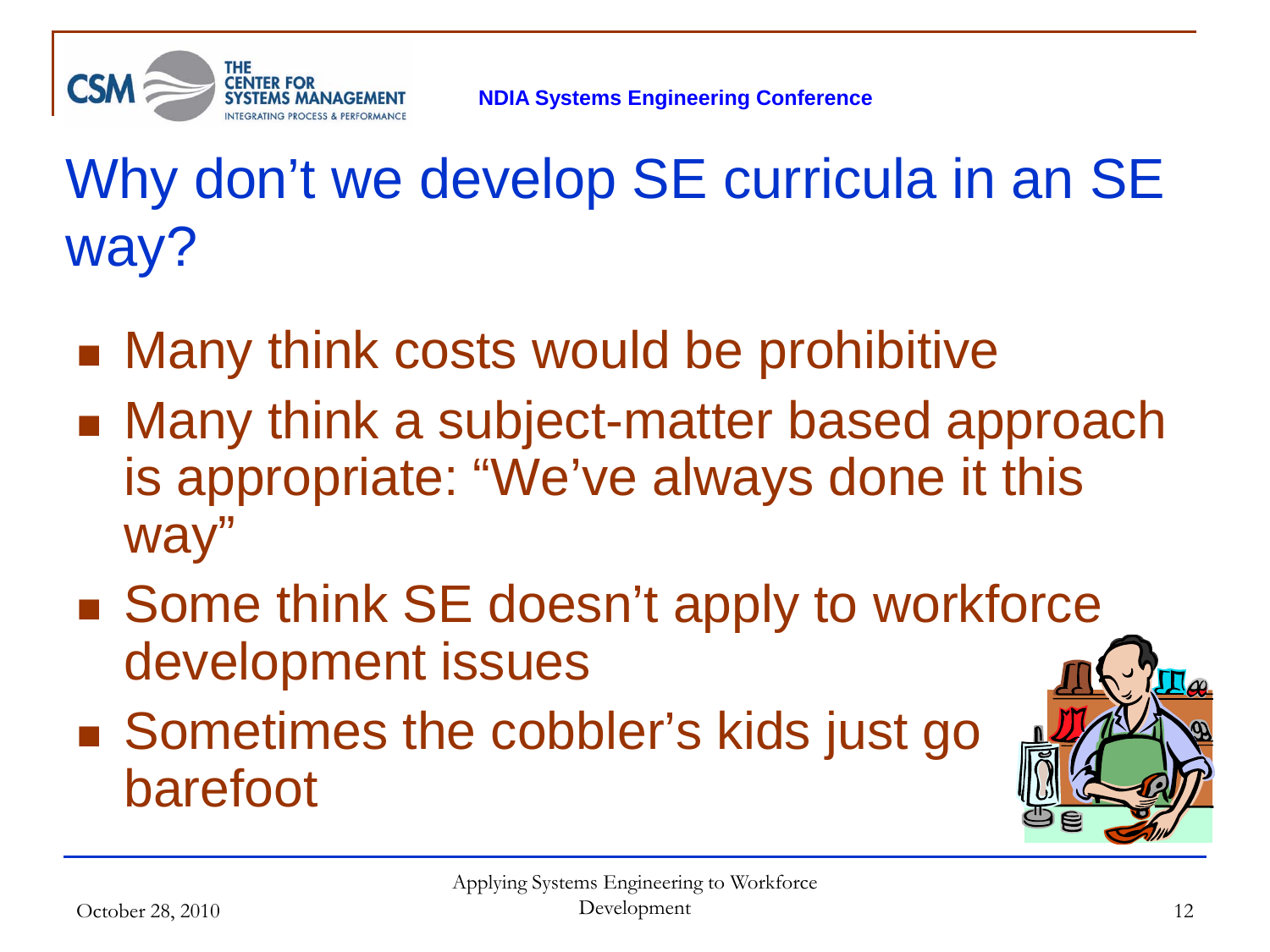

# A question of costs



- Upfront costs for developing SE curricula using SE principles WILL cost more than usual
- But delivery time and costs can be cut dramatically because the curriculum can focus sharply on:
	- **□** The right behaviors
	- □ Done right
- So, developing SE curricula using SE principles is usually an effective approach for:
	- **□** Large organizations with many systems engineers
	- **□** Critical projects on which systems engineering excellence is the key to success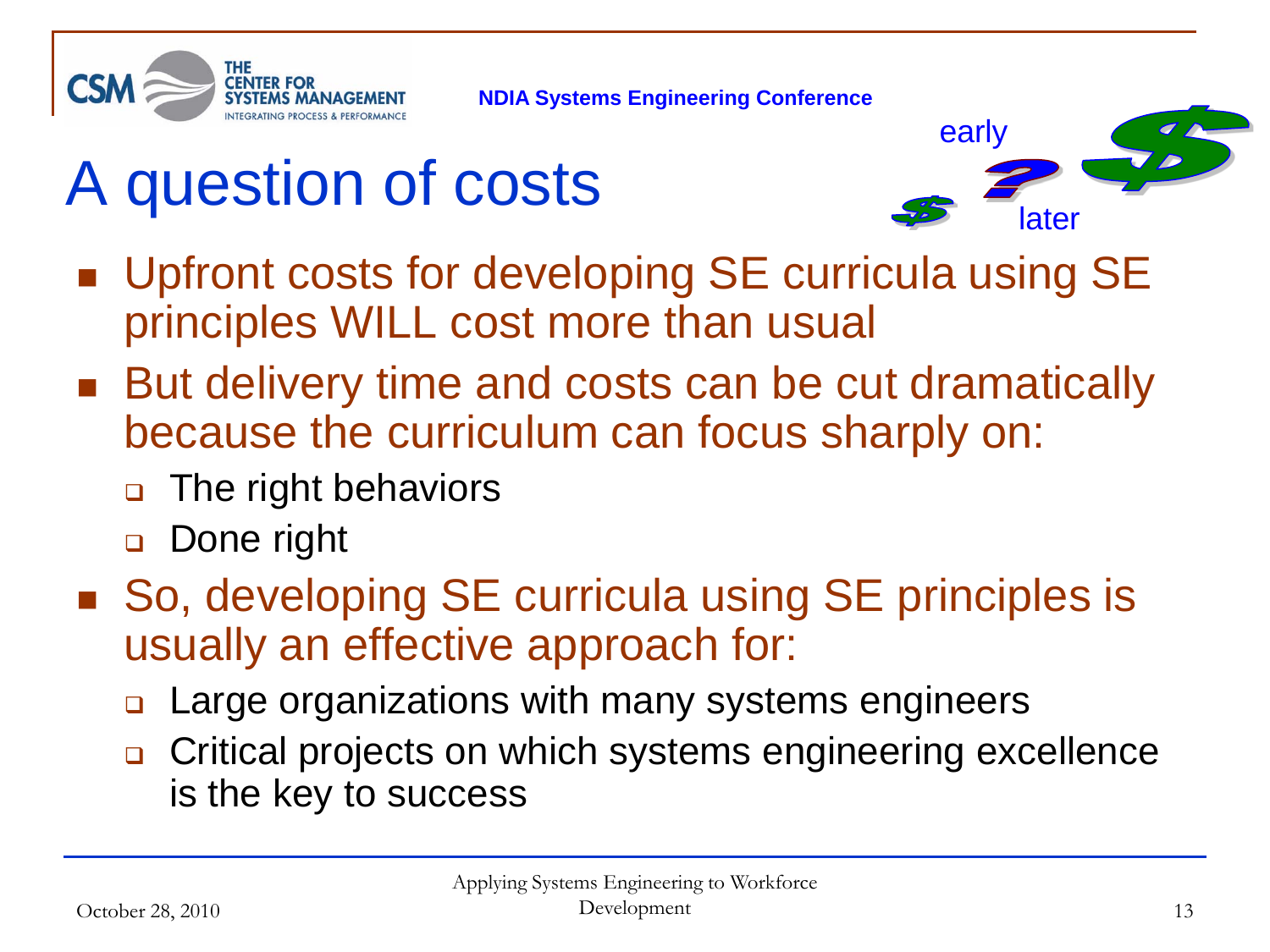

## Performance- vs. subject matter-based

Although we may have always done it in a subject matter-based way, remember that:

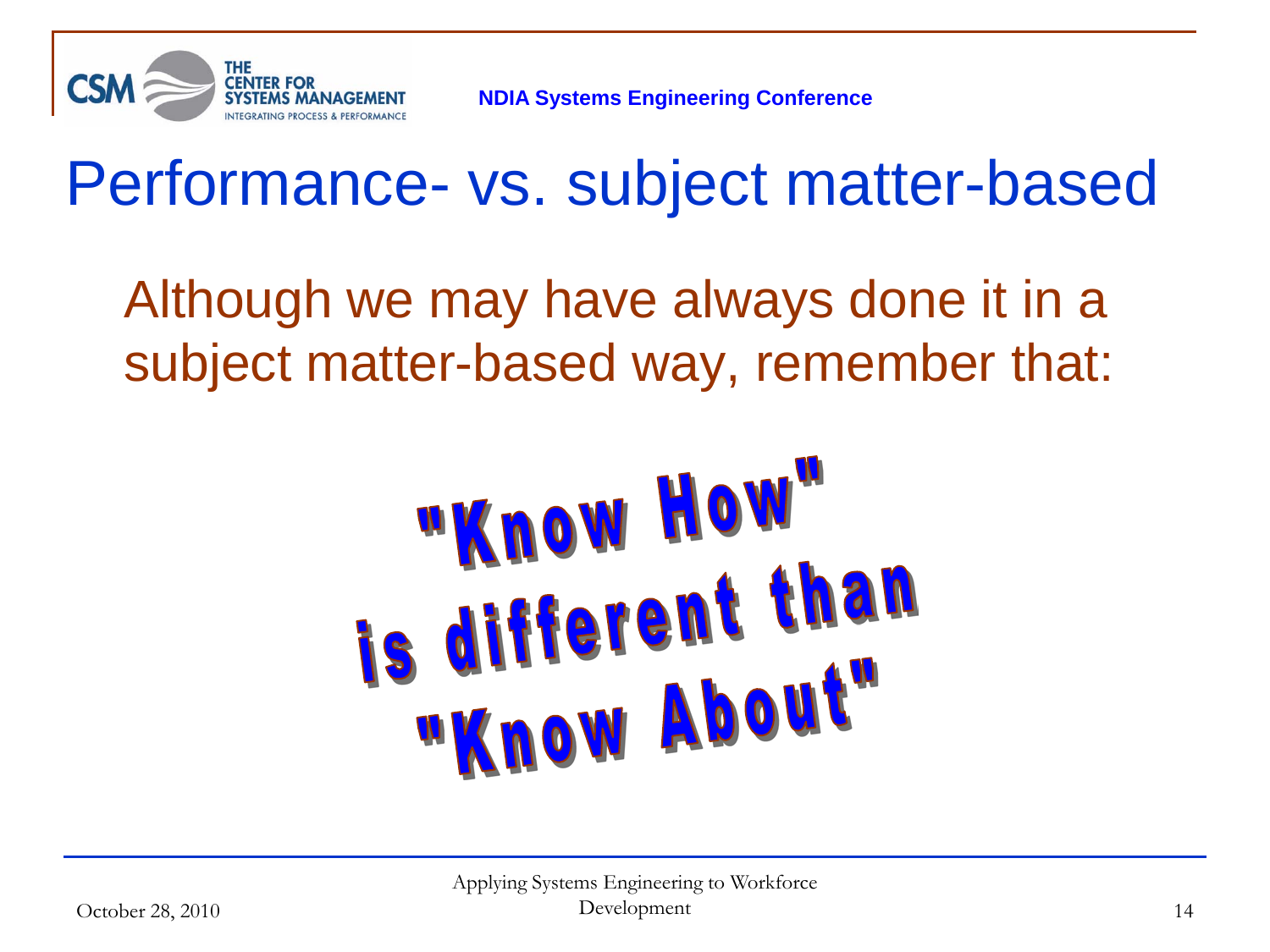

#### Systems engineering applies to workforce development when:

- Competent systems engineers are important to the organization's mission
- **Performance targets must be met**
- Competence must be built and maintained
- In other words, if we know enough to apply systems engineering to important projects, than we should know enough to apply it to our important workforce development needs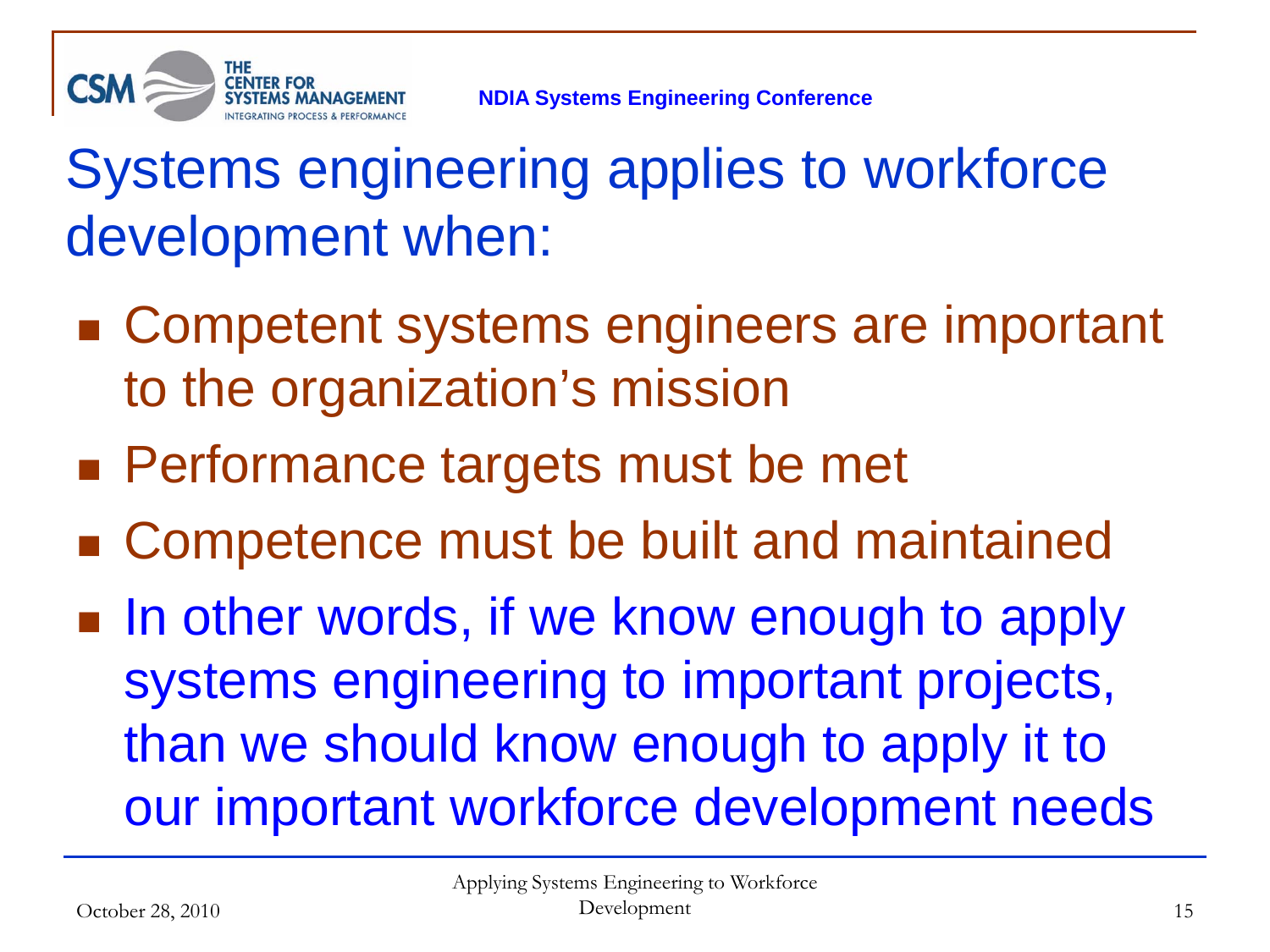

### The costs of systems engineers going barefoot

- When we do not invest in effective development for our systems engineers:
	- □ We do not specify their learning requirements in terms of actual performance needed on the job
	- **□** And, we cannot measure their job performance in terms of skills and standards, which means,
	- □ We cannot select, develop, and plan their career paths effectively
	- Nor can we help them move from good to exemplary performers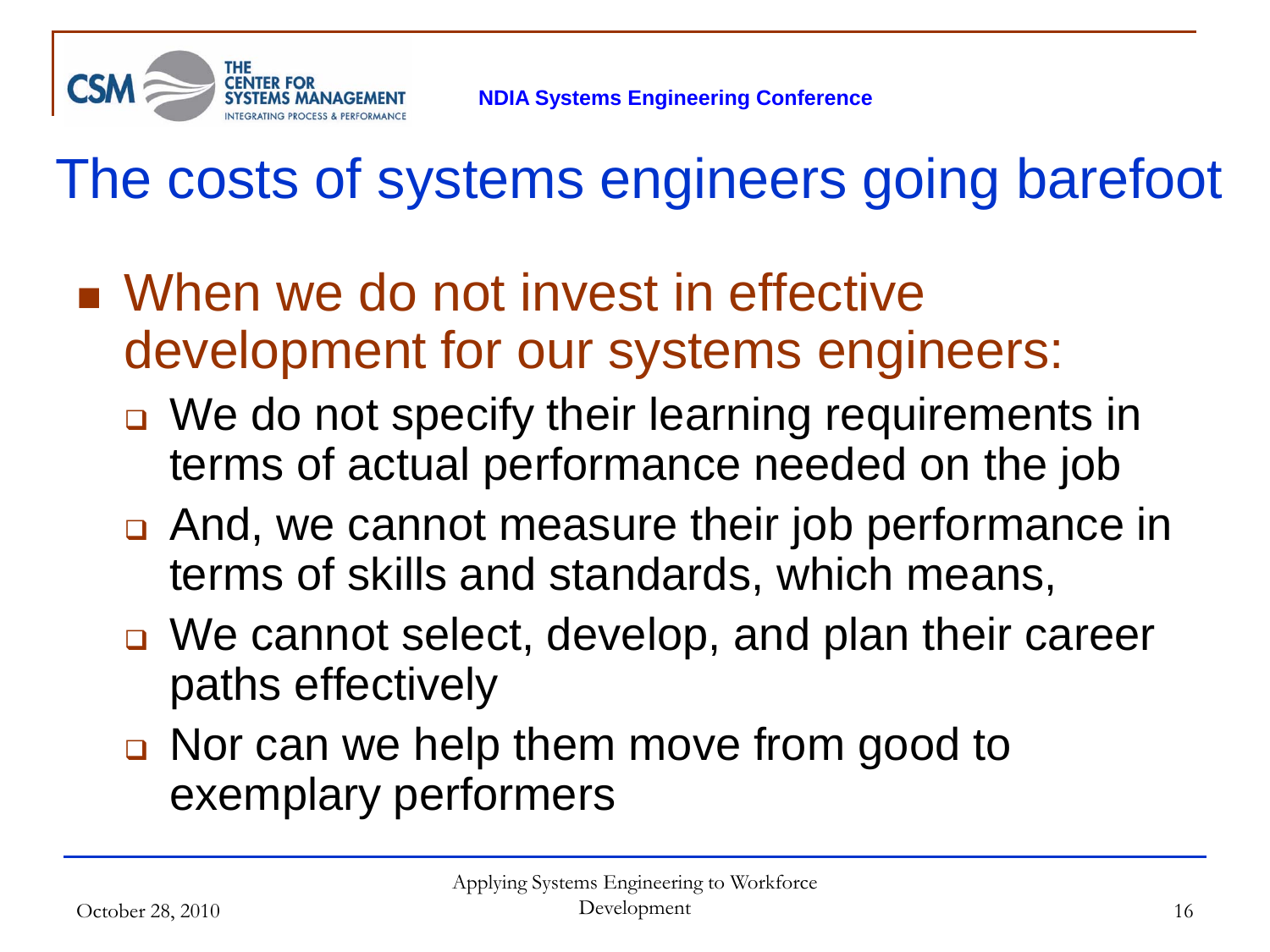

## SE "shoes" for system engineers

- SE shoes help systems engineers by:
	- **□** Giving them a map of what is expected of them
	- **□** Showing them the way to build their SE skills
	- □ Helping them learn the "tips and tricks" that exemplary performers use in their specific work environments
	- **□ Letting them know how their SE performance** will be assessed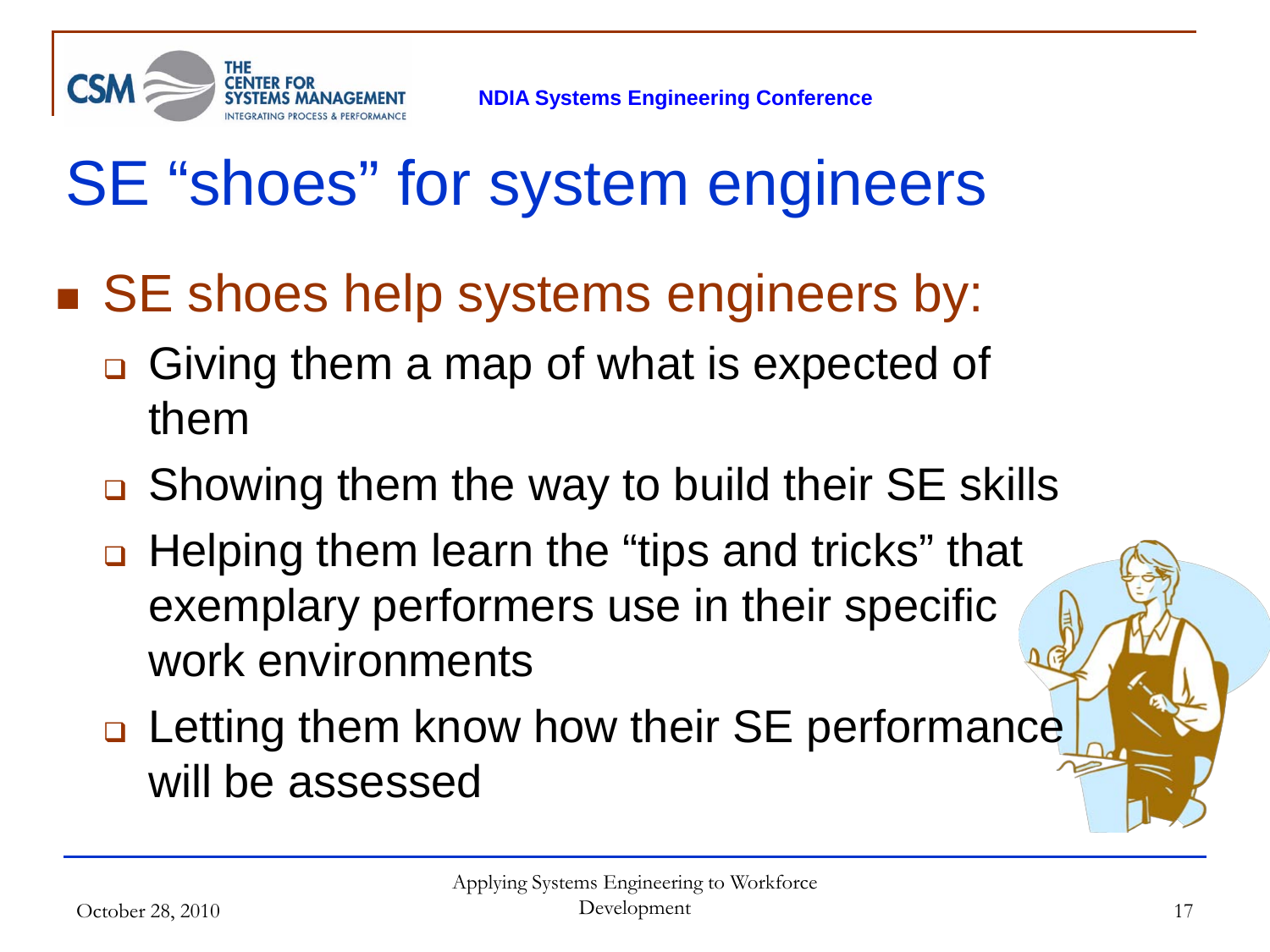

## Suggested reading

- Clark, Richard. E., and Estes, F. (1996). Cognitive task analysis for training. *International Journal of Educational Research*, 25 (5) 403-417*.*
- Clark, Ruth. (1999). *Building expertise: Cognitive methods for training and performance improvement.* Washington, D.C.: ISPI.
- Ericsson, K. A., & Smith, J. (Eds). (1991). *Toward a general theory of expertise: Prospects and limits.* Cambridge, England: Cambridge University Press.
- Gilbert, T. (1997). *Human competence: Engineering Worthy performance. ISPI Tribute Edition.* Washington, D.C.: International Society for Performance Improvement.
- Pearlstein, R. B. (2010). How to use Kirkpatrick's taxonomy effectively in the workplace. In Moseley, J. L., & Dessinger, J. C. (Eds.). *Handbook of measurement and evaluation in the workplace. San Francisco: Pfeiffer.*
- Pearlstein, R. B., Howe, R. J., & Ferguson, D. (2005, April). *Tapping hidden potential: Gathering data from exemplars for building performance improvement interventions*. Paper presented at ISPI Annual Conference, Vancouver, Canada.
- Schon, Donald A. (1987). *Educating the reflective practitioner: Toward a new design for teaching and learning in the professions.* San Francisco: Jossey-Bass Inc.
- Swezey, R.W., & Pearlstein, R.B. (2001). Selection, training, and development of personnel. In G. Salvendy, (Ed.), *Handbook of industrial engineering: Technology and operations management,* (3rd ed). New York: John Wiley & Sons, Inc.